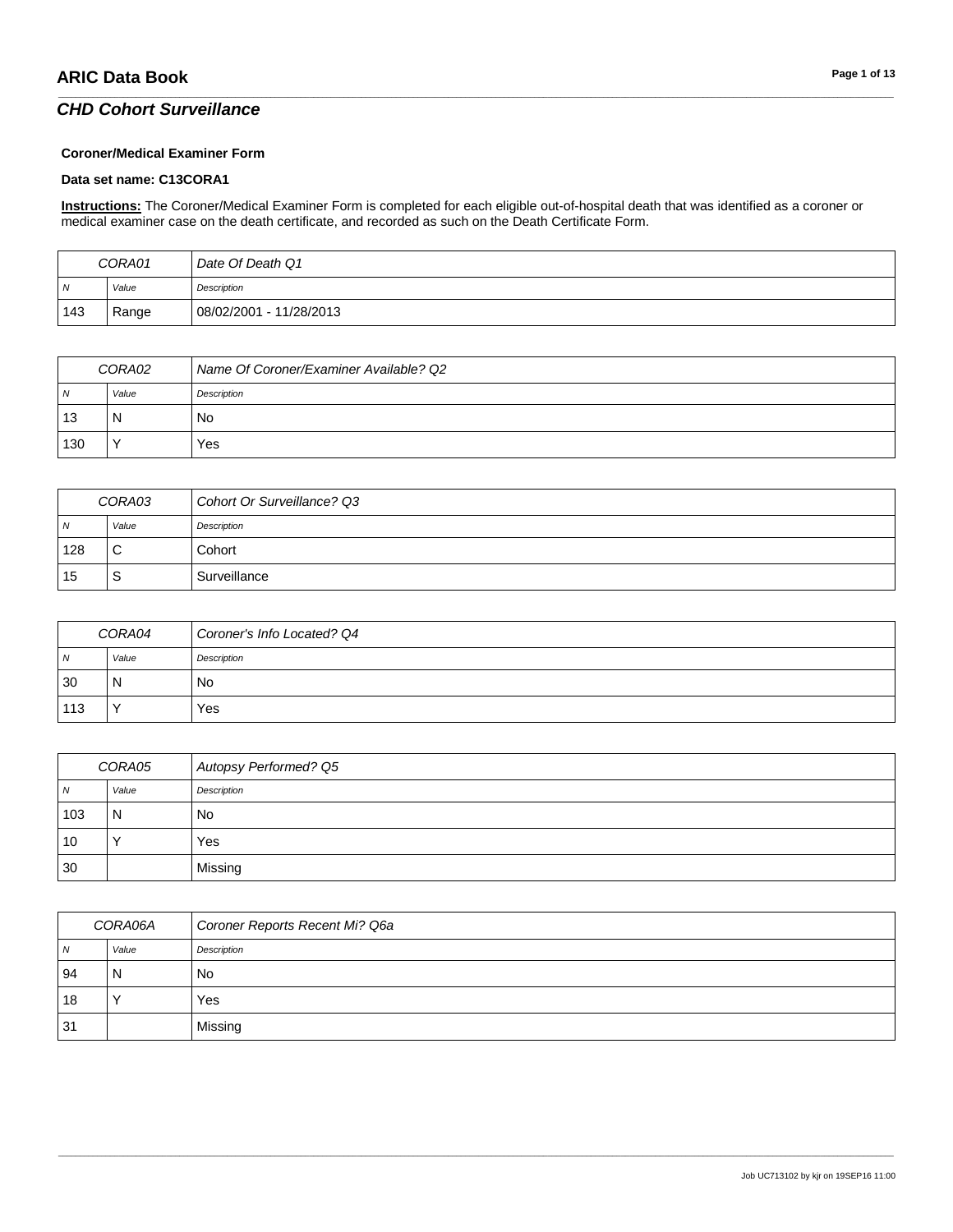| CORA06B      |       | Chd-Ihd-Ahd Other Than Mi? Q6b |
|--------------|-------|--------------------------------|
| $\mathbf{v}$ | Value | Description                    |
| 78           | N     | No                             |
| 34           |       | Yes                            |
| 31           |       | Missing                        |

\_\_\_\_\_\_\_\_\_\_\_\_\_\_\_\_\_\_\_\_\_\_\_\_\_\_\_\_\_\_\_\_\_\_\_\_\_\_\_\_\_\_\_\_\_\_\_\_\_\_\_\_\_\_\_\_\_\_\_\_\_\_\_\_\_\_\_\_\_\_\_\_\_\_\_\_\_\_\_\_\_\_\_\_\_\_\_\_\_\_\_\_\_\_\_\_\_\_\_\_\_\_\_\_\_\_\_\_\_\_\_\_\_\_\_\_\_\_\_\_\_\_\_\_\_\_\_\_\_\_\_\_\_\_\_\_\_\_\_\_\_\_\_\_\_\_\_\_\_\_\_\_\_\_\_\_\_\_\_\_\_\_\_\_\_\_\_\_\_\_\_\_\_\_\_\_\_\_\_\_\_\_\_\_\_\_\_\_\_\_\_\_\_

| CORA06C      |       | Hypertensive Heart Disease? Q6c |
|--------------|-------|---------------------------------|
| $\mathbf{v}$ | Value | Description                     |
| -91          | N     | No                              |
| 21           |       | Yes                             |
| 31           |       | Missing                         |

| CORA06D        |       | Valvular Heart Disease? Q6d |
|----------------|-------|-----------------------------|
| $\overline{N}$ | Value | Description                 |
| 112            | N     | No                          |
| 31             |       | Missing                     |

| CORA06E |       | Other Heart Disease? Q6e |
|---------|-------|--------------------------|
| N       | Value | Description              |
| 71      | N     | No.                      |
| 41      |       | Yes                      |
| 31      |       | Missing                  |

| CORA06F        |       | Recent Cerebral Hemorrhage? Q6f |
|----------------|-------|---------------------------------|
| $\overline{N}$ | Value | Description                     |
| 112            | N     | No                              |
| 31             |       | Missing                         |

| CORA06G    |       | Recent Cerebral Infarction? Q6g |
|------------|-------|---------------------------------|
| $\sqrt{N}$ | Value | Description                     |
| 112        | N     | No                              |
| 31         |       | Missing                         |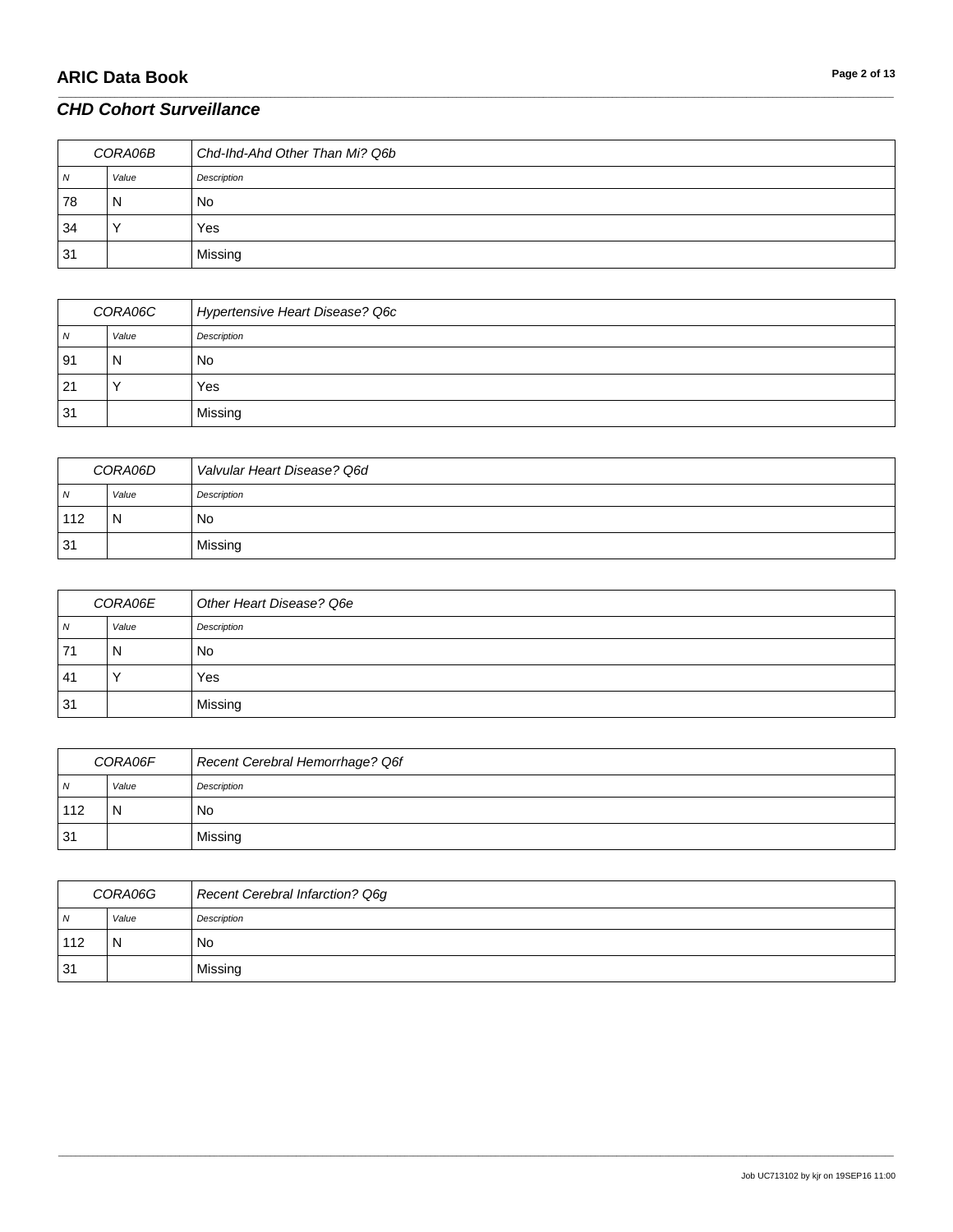# **ARIC Data Book Page 3 of 13**

### *CHD Cohort Surveillance*

| CORA06H |       | Recent Cerebral Embolus? Q6h |
|---------|-------|------------------------------|
| 7V      | Value | Description                  |
| 112     | N     | <b>No</b>                    |
| 31      |       | Missing                      |

\_\_\_\_\_\_\_\_\_\_\_\_\_\_\_\_\_\_\_\_\_\_\_\_\_\_\_\_\_\_\_\_\_\_\_\_\_\_\_\_\_\_\_\_\_\_\_\_\_\_\_\_\_\_\_\_\_\_\_\_\_\_\_\_\_\_\_\_\_\_\_\_\_\_\_\_\_\_\_\_\_\_\_\_\_\_\_\_\_\_\_\_\_\_\_\_\_\_\_\_\_\_\_\_\_\_\_\_\_\_\_\_\_\_\_\_\_\_\_\_\_\_\_\_\_\_\_\_\_\_\_\_\_\_\_\_\_\_\_\_\_\_\_\_\_\_\_\_\_\_\_\_\_\_\_\_\_\_\_\_\_\_\_\_\_\_\_\_\_\_\_\_\_\_\_\_\_\_\_\_\_\_\_\_\_\_\_\_\_\_\_\_\_

| CORA06I |       | Recent Subarachnoid Hemorrhage? Q6i |
|---------|-------|-------------------------------------|
| N       | Value | Description                         |
| 112     | N     | No                                  |
| 31      |       | Missing                             |

| CORA06J        |       | Recent Stroke, Other Or Unspecified? Q6j |
|----------------|-------|------------------------------------------|
| $\overline{N}$ | Value | Description                              |
| 111            | N     | No                                       |
|                |       | Yes                                      |
| 31             |       | Missing                                  |

| CORA07A        |       | Any Non-Cardiac, Non-Stroke Findings Q7a |
|----------------|-------|------------------------------------------|
| $\overline{N}$ | Value | Description                              |
| 55             | N     | No                                       |
| 58             |       | Yes                                      |
| 30             |       | Missing                                  |

| CORA07B |       | Kidney Disease? Q7b |
|---------|-------|---------------------|
| N       | Value | Description         |
| 54      | N     | No                  |
| 4       |       | Yes                 |
| 85      |       | Missing             |

| CORA07C |       | <b>Chronic Respiratory Disease? Q7c</b> |
|---------|-------|-----------------------------------------|
| N       | Value | Description                             |
| .57     | N     | No                                      |
|         |       | Yes                                     |
| 85      |       | Missing                                 |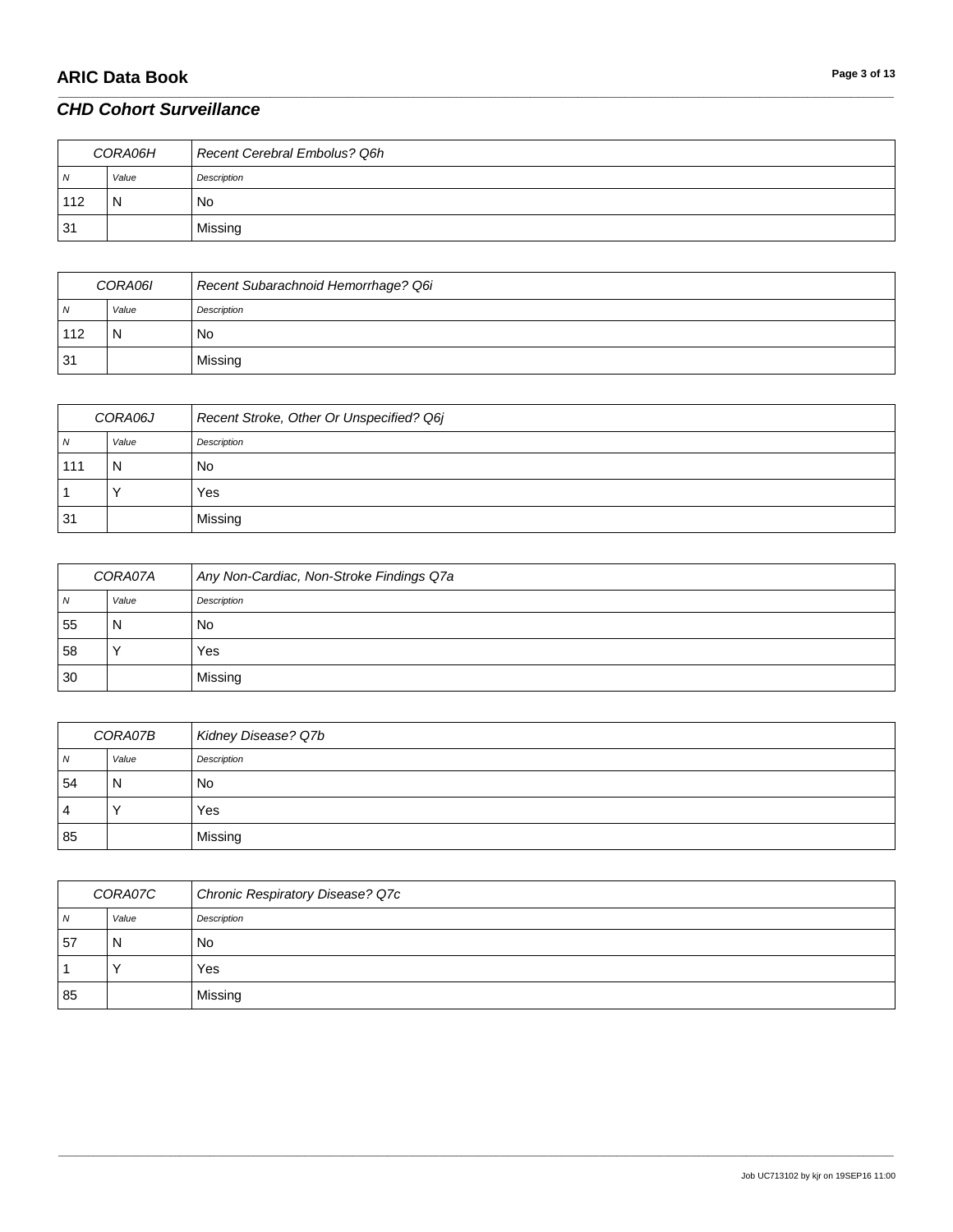# **ARIC Data Book Page 4 of 13**

### *CHD Cohort Surveillance*

| CORA07D |       | Psychiatric Disease Or Depression? Q7d |
|---------|-------|----------------------------------------|
| N       | Value | Description                            |
| 56      | N     | No                                     |
| 2       |       | Yes                                    |
| 85      |       | Missing                                |

\_\_\_\_\_\_\_\_\_\_\_\_\_\_\_\_\_\_\_\_\_\_\_\_\_\_\_\_\_\_\_\_\_\_\_\_\_\_\_\_\_\_\_\_\_\_\_\_\_\_\_\_\_\_\_\_\_\_\_\_\_\_\_\_\_\_\_\_\_\_\_\_\_\_\_\_\_\_\_\_\_\_\_\_\_\_\_\_\_\_\_\_\_\_\_\_\_\_\_\_\_\_\_\_\_\_\_\_\_\_\_\_\_\_\_\_\_\_\_\_\_\_\_\_\_\_\_\_\_\_\_\_\_\_\_\_\_\_\_\_\_\_\_\_\_\_\_\_\_\_\_\_\_\_\_\_\_\_\_\_\_\_\_\_\_\_\_\_\_\_\_\_\_\_\_\_\_\_\_\_\_\_\_\_\_\_\_\_\_\_\_\_\_

| <i>CORA07E</i> |       | Alcohol Or Drug Addiction? Q7e |
|----------------|-------|--------------------------------|
| <b>N</b>       | Value | Description                    |
| 58             | N     | No                             |
| 85             |       | Missing                        |

| CORA07F        |       | Epilepsy? Q7f |
|----------------|-------|---------------|
| $\overline{N}$ | Value | Description   |
| 58             | N     | No            |
| 85             |       | Missing       |

| CORA07G        |       | Liver Disease? Q7g |
|----------------|-------|--------------------|
| $\overline{N}$ | Value | Description        |
| 58             | N     | No                 |
| 85             |       | Missing            |

| CORA07H |       | Other Contributors To Death? Q7h |
|---------|-------|----------------------------------|
| N       | Value | Description                      |
| -3      | N     | No                               |
| 55      |       | Yes                              |
| 85      |       | Missing                          |

| CORA09 |       | Symptoms Prior To Death Q9                                                                                                     |
|--------|-------|--------------------------------------------------------------------------------------------------------------------------------|
| N      | Value | Description                                                                                                                    |
| 26     | A     | Patient had acute symptoms (cardiac or non cardiac) which led to an overt change in activity or to seeking medical<br>care     |
| 13     | в     | Patient died suddenly and was known to have no acute symptoms                                                                  |
| 48     | С     | Patient was found dead with no documentation of symptoms                                                                       |
| 10     | D     | Patient had symptoms but they were chronic (without change) or did not lead to a change in activity or seeking<br>medical care |
| 16     |       | <b>Unknown</b>                                                                                                                 |
| 30     |       | Missing                                                                                                                        |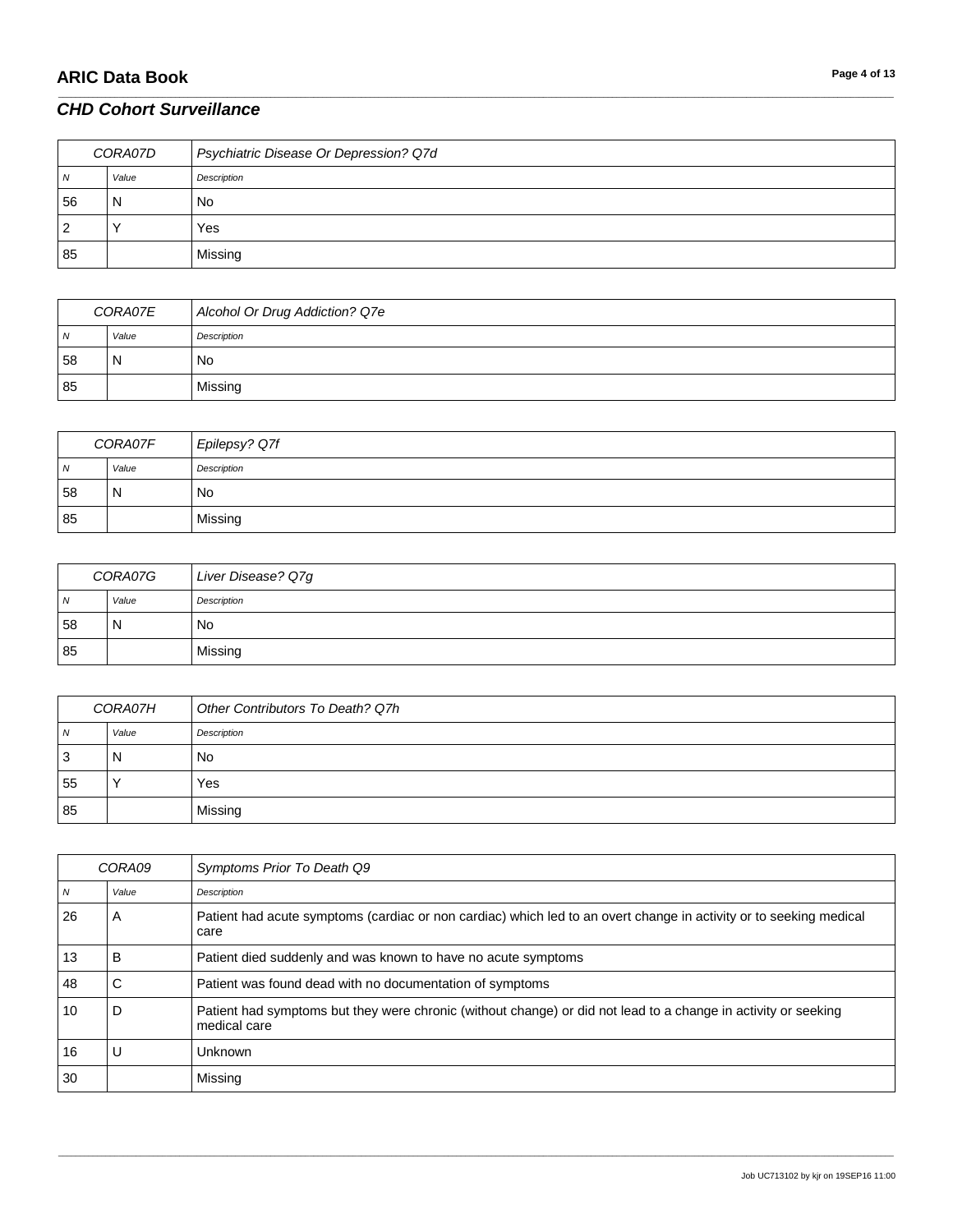# **ARIC Data Book Page 5 of 13**

### *CHD Cohort Surveillance*

| CORA10A |       | Dyspnea Within Three Days Q10a |
|---------|-------|--------------------------------|
| N       | Value | Description                    |
| 15      | N     | No.                            |
| 6       | U     | <b>Unknown</b>                 |
| 5       |       | Yes                            |
| 117     |       | Missing                        |

\_\_\_\_\_\_\_\_\_\_\_\_\_\_\_\_\_\_\_\_\_\_\_\_\_\_\_\_\_\_\_\_\_\_\_\_\_\_\_\_\_\_\_\_\_\_\_\_\_\_\_\_\_\_\_\_\_\_\_\_\_\_\_\_\_\_\_\_\_\_\_\_\_\_\_\_\_\_\_\_\_\_\_\_\_\_\_\_\_\_\_\_\_\_\_\_\_\_\_\_\_\_\_\_\_\_\_\_\_\_\_\_\_\_\_\_\_\_\_\_\_\_\_\_\_\_\_\_\_\_\_\_\_\_\_\_\_\_\_\_\_\_\_\_\_\_\_\_\_\_\_\_\_\_\_\_\_\_\_\_\_\_\_\_\_\_\_\_\_\_\_\_\_\_\_\_\_\_\_\_\_\_\_\_\_\_\_\_\_\_\_\_\_

| CORA10B  |       | Dizziness Within Three Days Q10b |
|----------|-------|----------------------------------|
| N        | Value | Description                      |
| 20       | N     | No                               |
| <b>6</b> | υ     | <b>Unknown</b>                   |
| 117      |       | Missing                          |

| CORA10C  |       | Palpitations Within Three Days Q10c |
|----------|-------|-------------------------------------|
| <b>N</b> | Value | Description                         |
| 18       | N     | No                                  |
| 6        | υ     | Unknown                             |
| 2        |       | Yes                                 |
| 117      |       | Missing                             |

| CORA10D |       | Fatigue Or Weakness Within 3 Days Q10d |
|---------|-------|----------------------------------------|
| N       | Value | Description                            |
| 20      | N     | No                                     |
| 6       | U     | <b>Unknown</b>                         |
| 117     |       | Missing                                |

| CORA10E  |       | Headache Within Three Days Q10e |
|----------|-------|---------------------------------|
| N        | Value | Description                     |
| 20       | N     | No                              |
| <b>6</b> | υ     | <b>Unknown</b>                  |
| 117      |       | Missing                         |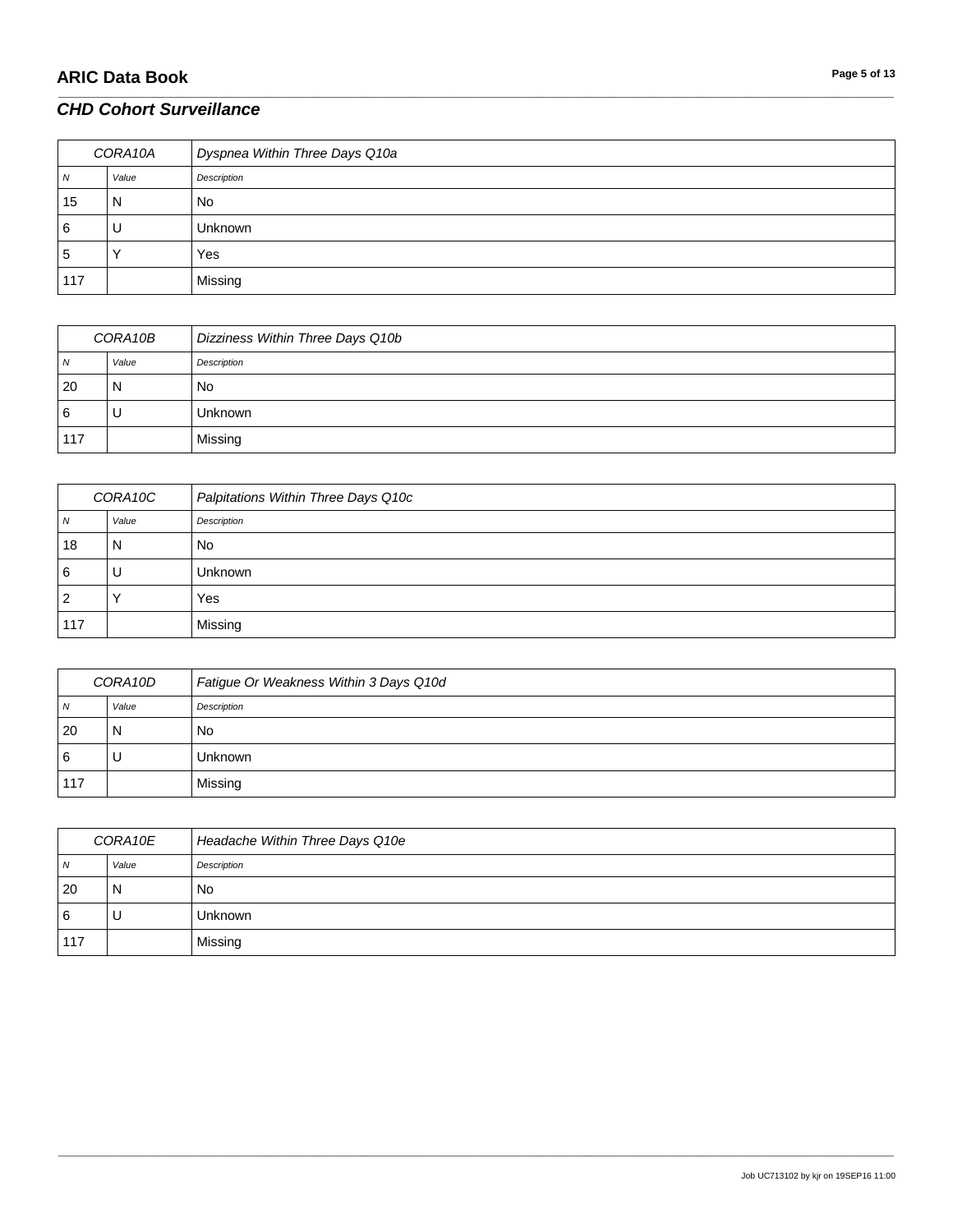# **ARIC Data Book Page 6 of 13**

### *CHD Cohort Surveillance*

| CORA10F        |       | Sweating Within Three Days Q10f |
|----------------|-------|---------------------------------|
| $\overline{N}$ | Value | Description                     |
| 20             | N     | No.                             |
| <b>6</b>       |       | <b>Unknown</b>                  |
| 117            |       | Missing                         |

\_\_\_\_\_\_\_\_\_\_\_\_\_\_\_\_\_\_\_\_\_\_\_\_\_\_\_\_\_\_\_\_\_\_\_\_\_\_\_\_\_\_\_\_\_\_\_\_\_\_\_\_\_\_\_\_\_\_\_\_\_\_\_\_\_\_\_\_\_\_\_\_\_\_\_\_\_\_\_\_\_\_\_\_\_\_\_\_\_\_\_\_\_\_\_\_\_\_\_\_\_\_\_\_\_\_\_\_\_\_\_\_\_\_\_\_\_\_\_\_\_\_\_\_\_\_\_\_\_\_\_\_\_\_\_\_\_\_\_\_\_\_\_\_\_\_\_\_\_\_\_\_\_\_\_\_\_\_\_\_\_\_\_\_\_\_\_\_\_\_\_\_\_\_\_\_\_\_\_\_\_\_\_\_\_\_\_\_\_\_\_\_\_

| CORA10G |       | Paralysis Within Three Days Q10g |
|---------|-------|----------------------------------|
| N       | Value | Description                      |
| 20      | N     | No                               |
| 6       | υ     | <b>Unknown</b>                   |
| 117     |       | Missing                          |

| CORA10H |       | Loss Of Speech Within Three Days Q10h |
|---------|-------|---------------------------------------|
| N       | Value | Description                           |
| 20      | N     | No                                    |
| 5       | υ     | <b>Unknown</b>                        |
|         |       | Yes                                   |
| 117     |       | Missing                               |

| CORA10I |       | Indigestion Or Nausea Within 3 Days Q10i |
|---------|-------|------------------------------------------|
| N       | Value | Description                              |
| 19      | N     | <b>No</b>                                |
| 5       | U     | <b>Unknown</b>                           |
| 2       |       | Yes                                      |
| 117     |       | Missing                                  |

| CORA10J |       | Other Symptoms Within Three Days Q10j |
|---------|-------|---------------------------------------|
| N       | Value | Description                           |
| 14      | N     | No                                    |
| 5       | U     | <b>Unknown</b>                        |
|         |       | Yes                                   |
| 117     |       | Missing                               |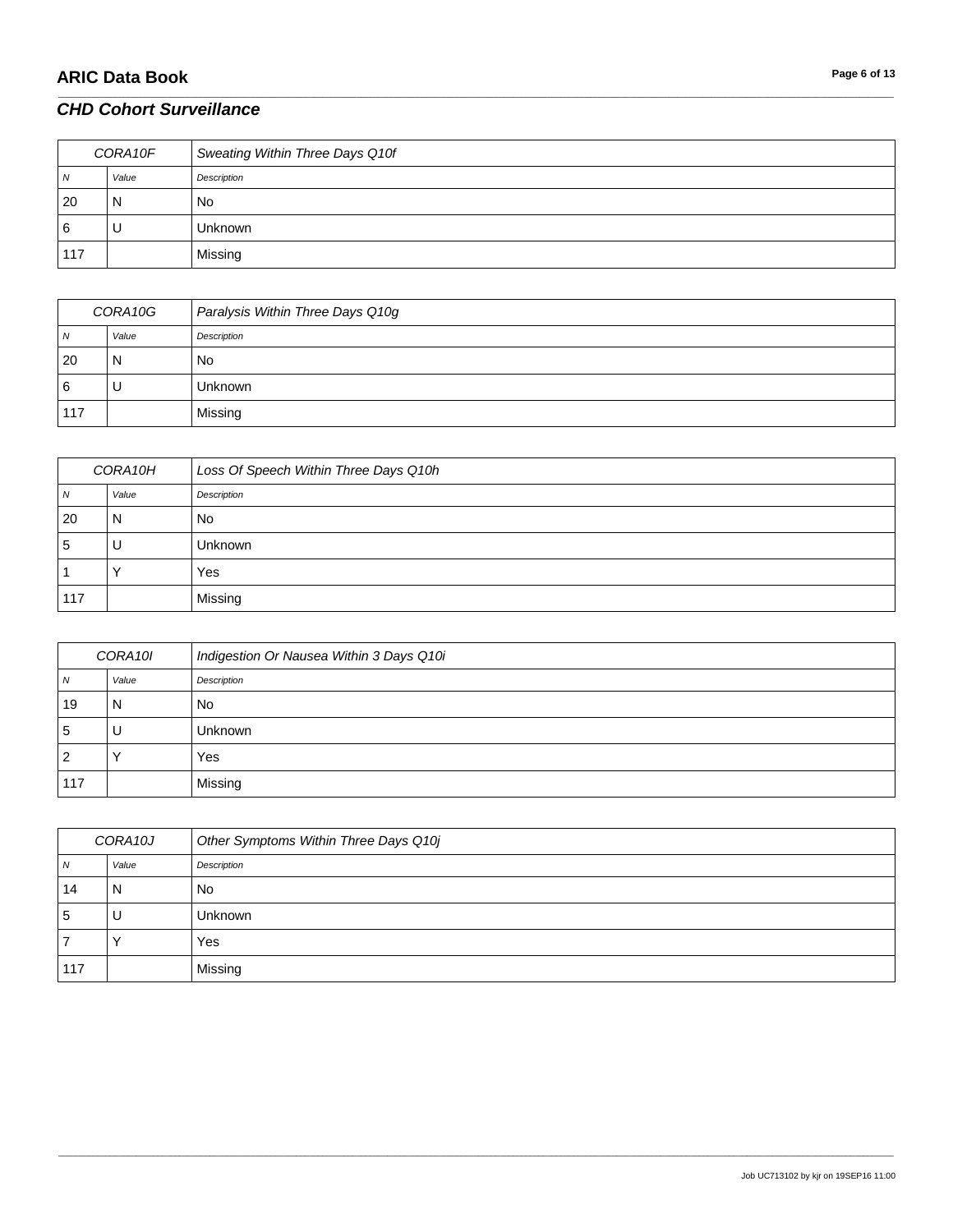# **ARIC Data Book Page 7 of 13**

#### *CHD Cohort Surveillance*

| CORA11A |       | Acute Pain Or Discomfort Last 72 Hrsq11a |
|---------|-------|------------------------------------------|
| N       | Value | Description                              |
| 50      | N     | <b>No</b>                                |
| 58      | U     | <b>Unknown</b>                           |
| 5       |       | Yes                                      |
| 30      |       | Missing                                  |

\_\_\_\_\_\_\_\_\_\_\_\_\_\_\_\_\_\_\_\_\_\_\_\_\_\_\_\_\_\_\_\_\_\_\_\_\_\_\_\_\_\_\_\_\_\_\_\_\_\_\_\_\_\_\_\_\_\_\_\_\_\_\_\_\_\_\_\_\_\_\_\_\_\_\_\_\_\_\_\_\_\_\_\_\_\_\_\_\_\_\_\_\_\_\_\_\_\_\_\_\_\_\_\_\_\_\_\_\_\_\_\_\_\_\_\_\_\_\_\_\_\_\_\_\_\_\_\_\_\_\_\_\_\_\_\_\_\_\_\_\_\_\_\_\_\_\_\_\_\_\_\_\_\_\_\_\_\_\_\_\_\_\_\_\_\_\_\_\_\_\_\_\_\_\_\_\_\_\_\_\_\_\_\_\_\_\_\_\_\_\_\_\_

| CORA11B        |       | Pain Specifically Involved Chest Q11b |
|----------------|-------|---------------------------------------|
| $\overline{N}$ | Value | Description                           |
| -5             |       | Yes                                   |
| 138            |       | Missing                               |

| CORA11C  |       | Patient Took Nitrates For Acute Paing11c |
|----------|-------|------------------------------------------|
| <b>N</b> | Value | Description                              |
| ت        | N     | No                                       |
|          | U     | <b>Unknown</b>                           |
| 138      |       | Missing                                  |

| CORA11D |       | Pain Had Non-Cardiac Origin Q11d |
|---------|-------|----------------------------------|
| N       | Value | Description                      |
| 5       | N     | No                               |
|         | υ     | <b>Unknown</b>                   |
| 137     |       | Missing                          |

| CORA12         |       | Place Of Death Q12                |
|----------------|-------|-----------------------------------|
| Ν              | Value | Description                       |
| 58             | A     | Home (or other private residence) |
|                | B     | Work                              |
| $\overline{2}$ | E     | On the street                     |
| $\overline{2}$ | F     | In an automobile                  |
| 14             | G     | In nursing home                   |
| 29             | H     | In emergency room                 |
| 4              | J     | In hospital                       |
| 3              | O     | Other                             |
| 30             |       | Missing                           |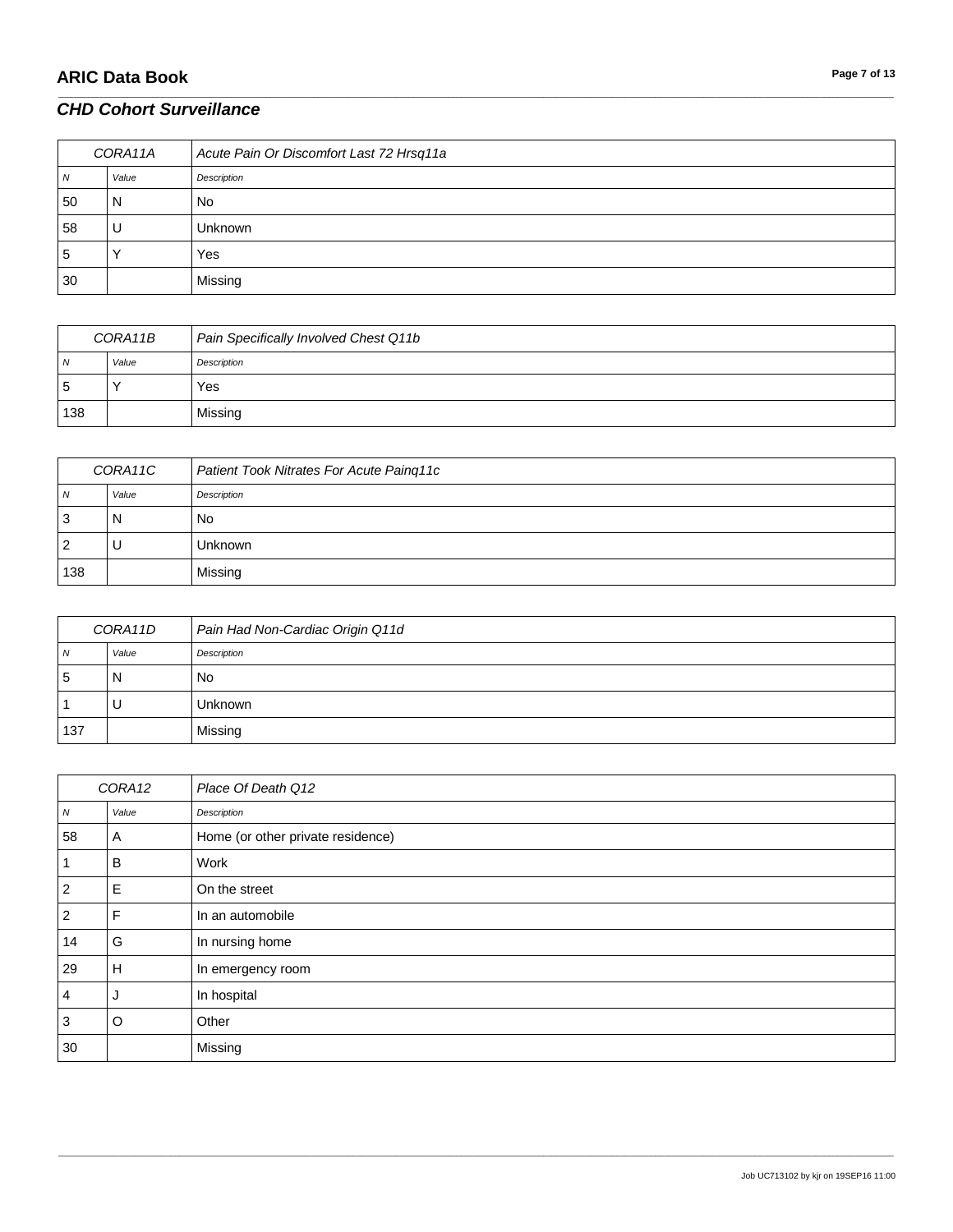# **ARIC Data Book Page 8 of 13**

### *CHD Cohort Surveillance*

| CORA13A |       | Anyone Witness Death? Q13a |
|---------|-------|----------------------------|
| N       | Value | Description                |
| 62      | N     | <b>No</b>                  |
| 15      | U     | <b>Unknown</b>             |
| 36      |       | Yes                        |
| 30      |       | Missing                    |

\_\_\_\_\_\_\_\_\_\_\_\_\_\_\_\_\_\_\_\_\_\_\_\_\_\_\_\_\_\_\_\_\_\_\_\_\_\_\_\_\_\_\_\_\_\_\_\_\_\_\_\_\_\_\_\_\_\_\_\_\_\_\_\_\_\_\_\_\_\_\_\_\_\_\_\_\_\_\_\_\_\_\_\_\_\_\_\_\_\_\_\_\_\_\_\_\_\_\_\_\_\_\_\_\_\_\_\_\_\_\_\_\_\_\_\_\_\_\_\_\_\_\_\_\_\_\_\_\_\_\_\_\_\_\_\_\_\_\_\_\_\_\_\_\_\_\_\_\_\_\_\_\_\_\_\_\_\_\_\_\_\_\_\_\_\_\_\_\_\_\_\_\_\_\_\_\_\_\_\_\_\_\_\_\_\_\_\_\_\_\_\_\_

| CORA13B  |       | Have Name/Address Of Witness? Q13b |
|----------|-------|------------------------------------|
| <b>N</b> | Value | Description                        |
| 6        | N     | No                                 |
| 30       |       | Yes                                |
| 107      |       | Missing                            |

| CORA13C |       | Relationship Of Witness To Decedent Q13c |
|---------|-------|------------------------------------------|
| N       | Value | Description                              |
|         | С     | Daughter/Son                             |
| 24      | O     | Other                                    |
| 3       | R     | <b>Other Relative</b>                    |
| 5       | S     | Spouse                                   |
| 3       | U     | Unknown                                  |
| 107     |       | Missing                                  |

| CORA14 |       | Time From Onset Of Sx To Death Q14 |
|--------|-------|------------------------------------|
| N      | Value | Description                        |
|        | A     | 5 minutes or less                  |
| 15     | B     | More than 5 minutes to 1 hour      |
| 2      | C     | More than 1 hour to 24 hours       |
| 12     | U     | Unknown                            |
| 107    |       | Missing                            |

| CORA15A  |           | Hx Of Mi Q15a |
|----------|-----------|---------------|
| <b>N</b> | Value     | Description   |
| 70       | N         | No            |
| 40       | U         | Unknown       |
| 3        | $\sqrt{}$ | Yes           |
| 30       |           | Missing       |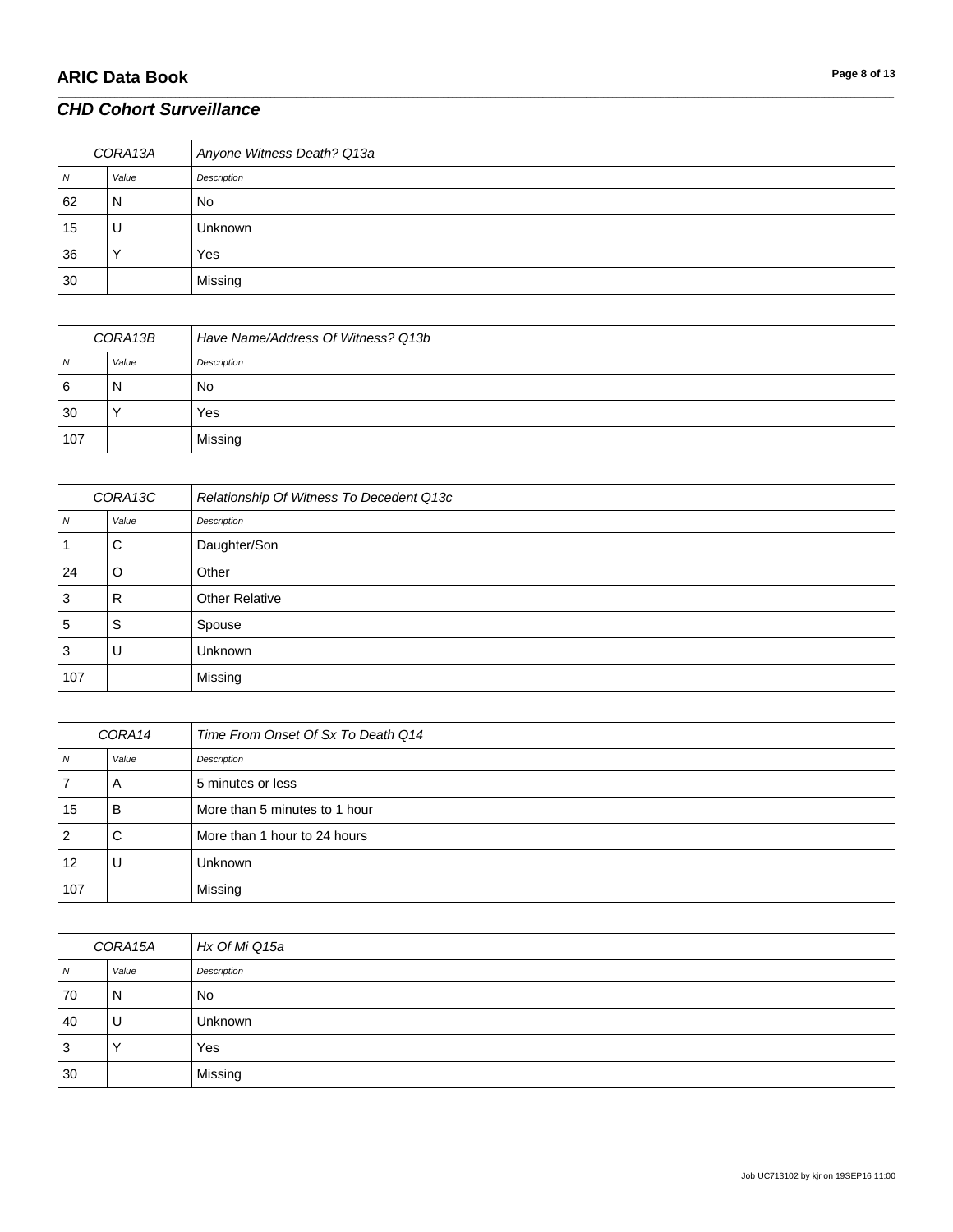# **ARIC Data Book Page 9 of 13**

### *CHD Cohort Surveillance*

| CORA15B        |          | Mi In Last Four Weeks Q15b |
|----------------|----------|----------------------------|
| $\overline{N}$ | Value    | Description                |
| 3              | <b>N</b> | No                         |
| 140            |          | Missing                    |

\_\_\_\_\_\_\_\_\_\_\_\_\_\_\_\_\_\_\_\_\_\_\_\_\_\_\_\_\_\_\_\_\_\_\_\_\_\_\_\_\_\_\_\_\_\_\_\_\_\_\_\_\_\_\_\_\_\_\_\_\_\_\_\_\_\_\_\_\_\_\_\_\_\_\_\_\_\_\_\_\_\_\_\_\_\_\_\_\_\_\_\_\_\_\_\_\_\_\_\_\_\_\_\_\_\_\_\_\_\_\_\_\_\_\_\_\_\_\_\_\_\_\_\_\_\_\_\_\_\_\_\_\_\_\_\_\_\_\_\_\_\_\_\_\_\_\_\_\_\_\_\_\_\_\_\_\_\_\_\_\_\_\_\_\_\_\_\_\_\_\_\_\_\_\_\_\_\_\_\_\_\_\_\_\_\_\_\_\_\_\_\_\_

| CORA15C      |       | Hospitalized For Mi In Last 4 Weeks Q15c |
|--------------|-------|------------------------------------------|
| $\mathbf{v}$ | Value | Description                              |
| 143          |       | Missing                                  |

| CORA15D |       | Do You Know The Name Of The Hosp? Q15d |
|---------|-------|----------------------------------------|
| IN.     | Value | Description                            |
| 143     |       | Missing                                |

| CORA16       |       | Hx Of Angina Or Coronary Insuffic. Q16 |
|--------------|-------|----------------------------------------|
| $\mathbf{v}$ | Value | Description                            |
| 66           | N     | No                                     |
| -41          | U     | <b>Unknown</b>                         |
| 6            |       | Yes                                    |
| 30           |       | Missing                                |

| CORA17 |       | Hx Of Other Chronic Ischemic Hd Q17 |
|--------|-------|-------------------------------------|
| N      | Value | Description                         |
| 62     | N     | <b>No</b>                           |
| 21     | U     | <b>Unknown</b>                      |
| 30     |       | Yes                                 |
| 30     |       | Missing                             |

| CORA18 |       | Hx Of Valvular Disease Or Cardiomyop. Q18 |
|--------|-------|-------------------------------------------|
| N      | Value | Description                               |
| 75     | N     | No                                        |
| 36     | U     | <b>Unknown</b>                            |
| 2      |       | Yes                                       |
| 30     |       | Missing                                   |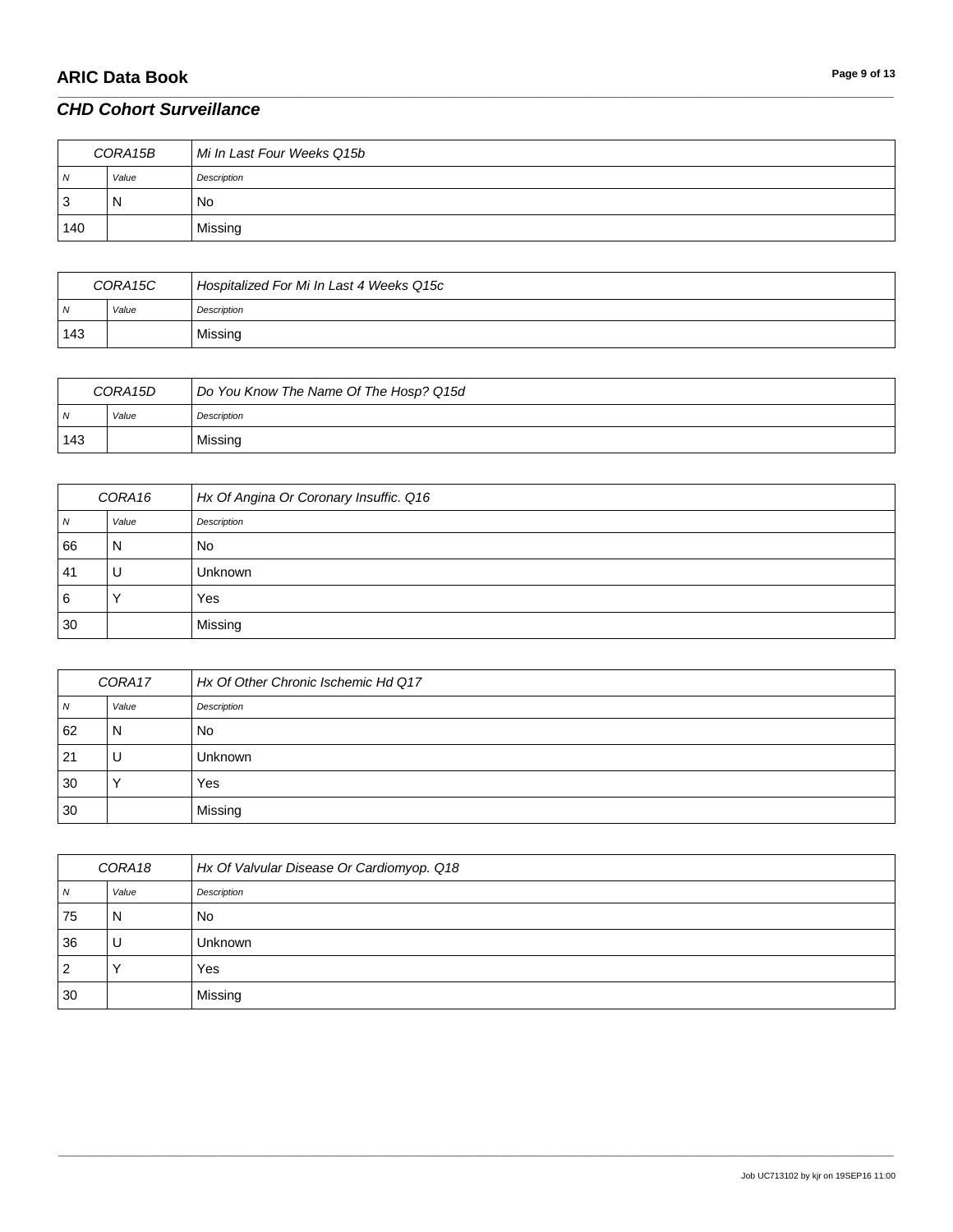# **ARIC Data Book Page 10 of 13**

### *CHD Cohort Surveillance*

| CORA19 |       | Hx Of Coronary Bypass Q19 |
|--------|-------|---------------------------|
| N      | Value | Description               |
| 81     | N     | <b>No</b>                 |
| 27     | υ     | <b>Unknown</b>            |
| 5      |       | Yes                       |
| 30     |       | Missing                   |

\_\_\_\_\_\_\_\_\_\_\_\_\_\_\_\_\_\_\_\_\_\_\_\_\_\_\_\_\_\_\_\_\_\_\_\_\_\_\_\_\_\_\_\_\_\_\_\_\_\_\_\_\_\_\_\_\_\_\_\_\_\_\_\_\_\_\_\_\_\_\_\_\_\_\_\_\_\_\_\_\_\_\_\_\_\_\_\_\_\_\_\_\_\_\_\_\_\_\_\_\_\_\_\_\_\_\_\_\_\_\_\_\_\_\_\_\_\_\_\_\_\_\_\_\_\_\_\_\_\_\_\_\_\_\_\_\_\_\_\_\_\_\_\_\_\_\_\_\_\_\_\_\_\_\_\_\_\_\_\_\_\_\_\_\_\_\_\_\_\_\_\_\_\_\_\_\_\_\_\_\_\_\_\_\_\_\_\_\_\_\_\_\_

| CORA20 |       | Hx Of Coronary Angioplasty Q20 |
|--------|-------|--------------------------------|
| N      | Value | Description                    |
| 79     | N     | No                             |
| 34     | U     | <b>Unknown</b>                 |
| 30     |       | Missing                        |

| CORA21A |       | Hx Of Stroke Q21a |
|---------|-------|-------------------|
| N       | Value | Description       |
| 84      | N     | <b>No</b>         |
| 22      | U     | Unknown           |
|         |       | Yes               |
| 30      |       | Missing           |

| CORA21B |       | Stroke In Last Four Weeks Q21b |
|---------|-------|--------------------------------|
| N       | Value | Description                    |
| 4       | N     | No                             |
| 3       | U     | <b>Unknown</b>                 |
| 136     |       | Missing                        |

| CORA22 |       | Hx Of Hypertension Q22 |
|--------|-------|------------------------|
| N      | Value | Description            |
| 19     | N     | <b>No</b>              |
| 15     | U     | Unknown                |
| 79     |       | Yes                    |
| 30     |       | Missing                |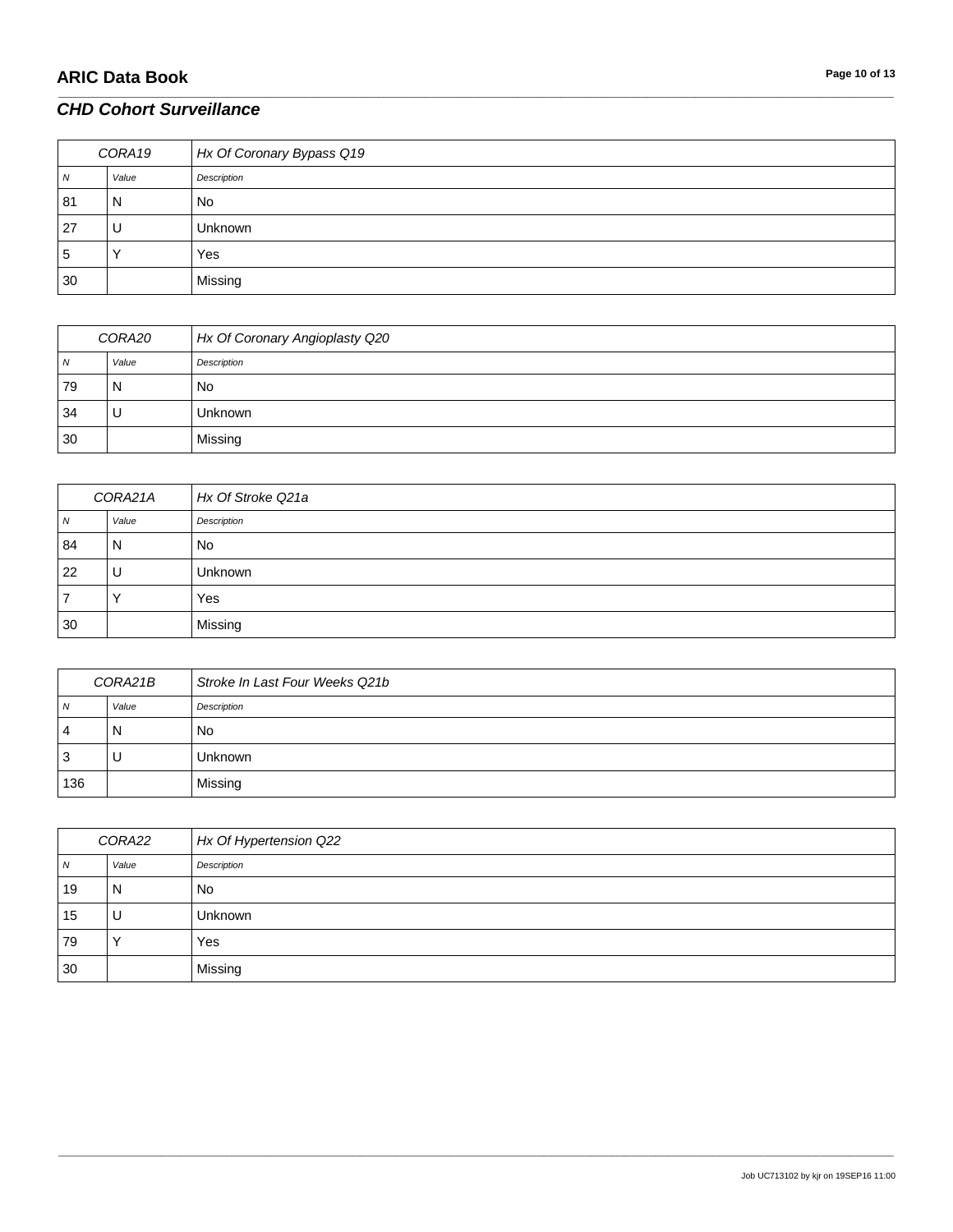| CORA22A |       | Hx Of Diabetes Q22a |
|---------|-------|---------------------|
| N       | Value | Description         |
| 50      | N     | <b>No</b>           |
| 18      | U     | <b>Unknown</b>      |
| 45      |       | Yes                 |
| 30      |       | Missing             |

\_\_\_\_\_\_\_\_\_\_\_\_\_\_\_\_\_\_\_\_\_\_\_\_\_\_\_\_\_\_\_\_\_\_\_\_\_\_\_\_\_\_\_\_\_\_\_\_\_\_\_\_\_\_\_\_\_\_\_\_\_\_\_\_\_\_\_\_\_\_\_\_\_\_\_\_\_\_\_\_\_\_\_\_\_\_\_\_\_\_\_\_\_\_\_\_\_\_\_\_\_\_\_\_\_\_\_\_\_\_\_\_\_\_\_\_\_\_\_\_\_\_\_\_\_\_\_\_\_\_\_\_\_\_\_\_\_\_\_\_\_\_\_\_\_\_\_\_\_\_\_\_\_\_\_\_\_\_\_\_\_\_\_\_\_\_\_\_\_\_\_\_\_\_\_\_\_\_\_\_\_\_\_\_\_\_\_\_\_\_\_\_\_

| CORA22B |       | Hx Of Smoking Q22b |
|---------|-------|--------------------|
| 7V      | Value | Description        |
| 16      | N     | No                 |
| 89      | U     | <b>Unknown</b>     |
| 8       |       | Yes                |
| 30      |       | Missing            |

| CORA23A  |       | Pt. Taking Nitrates In Last Month Q23a |
|----------|-------|----------------------------------------|
| <b>N</b> | Value | Description                            |
| 67       | N     | No                                     |
| 39       | U     | <b>Unknown</b>                         |
| 6        |       | Yes                                    |
| 31       |       | Missing                                |

| CORA23B |       | Pt. Taking Ca Channel Blocks Last Moq23b |
|---------|-------|------------------------------------------|
| N       | Value | Description                              |
| 57      | N     | No                                       |
| 40      |       | Unknown                                  |
| 16      |       | Yes                                      |
| 30      |       | Missing                                  |

| CORA23C |       | Pt. Taking Beta-Blockers In Last Mo Q23c |
|---------|-------|------------------------------------------|
| N       | Value | Description                              |
| 52      | N     | <b>No</b>                                |
| 40      | U     | <b>Unknown</b>                           |
| 21      |       | Yes                                      |
| 30      |       | Missing                                  |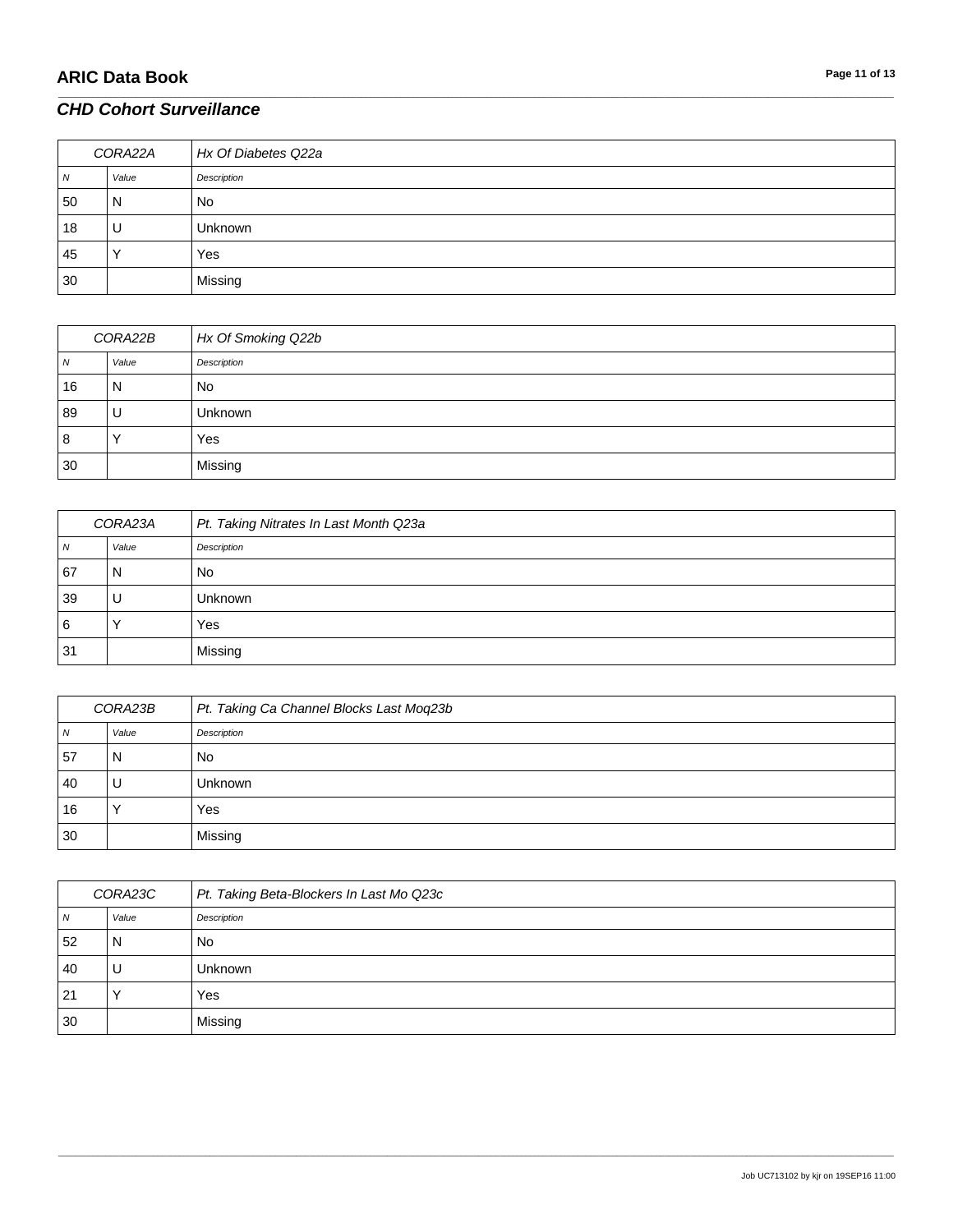# **ARIC Data Book Page 12 of 13**

### *CHD Cohort Surveillance*

| CORA23D      |       | Pt. Taking Digitalis In Last Month Q23d |
|--------------|-------|-----------------------------------------|
| $\mathbf{v}$ | Value | Description                             |
| 70           | N     | No                                      |
| 39           | U     | <b>Unknown</b>                          |
| 4            |       | Yes                                     |
| 30           |       | Missing                                 |

\_\_\_\_\_\_\_\_\_\_\_\_\_\_\_\_\_\_\_\_\_\_\_\_\_\_\_\_\_\_\_\_\_\_\_\_\_\_\_\_\_\_\_\_\_\_\_\_\_\_\_\_\_\_\_\_\_\_\_\_\_\_\_\_\_\_\_\_\_\_\_\_\_\_\_\_\_\_\_\_\_\_\_\_\_\_\_\_\_\_\_\_\_\_\_\_\_\_\_\_\_\_\_\_\_\_\_\_\_\_\_\_\_\_\_\_\_\_\_\_\_\_\_\_\_\_\_\_\_\_\_\_\_\_\_\_\_\_\_\_\_\_\_\_\_\_\_\_\_\_\_\_\_\_\_\_\_\_\_\_\_\_\_\_\_\_\_\_\_\_\_\_\_\_\_\_\_\_\_\_\_\_\_\_\_\_\_\_\_\_\_\_\_

| CORA23E |           | Pt. Taking Ace Inh. In Last Month? Q23e |
|---------|-----------|-----------------------------------------|
| N       | Value     | Description                             |
| 51      | N         | No                                      |
| 40      | U         | <b>Unknown</b>                          |
| 22      | $\lambda$ | Yes                                     |
| 30      |           | Missing                                 |

| CORA23F |       | Pt. Taking Aspirin In Last Month? Q23f |
|---------|-------|----------------------------------------|
| 7V      | Value | Description                            |
| 66      | N     | No                                     |
| 40      | U     | <b>Unknown</b>                         |
|         |       | Yes                                    |
| 30      |       | Missing                                |

| CORA24         |       | Form Completed By Abstraction Or Int Q24 |
|----------------|-------|------------------------------------------|
| N              | Value | Description                              |
| 104            |       | Abstraction                              |
| $\overline{9}$ |       | Interview                                |
| 30             |       | Missing                                  |

| CORA25 |         | Abstractor's Code Number Q25 |
|--------|---------|------------------------------|
| N      | Value   | Description                  |
| 143    | Present | Text suppressed              |

| CORA26         |       | Date Of Completion Q26  |
|----------------|-------|-------------------------|
| $\overline{N}$ | Value | Description             |
| 142            | Range | 05/08/2002 - 03/03/2015 |
|                |       | Missing                 |